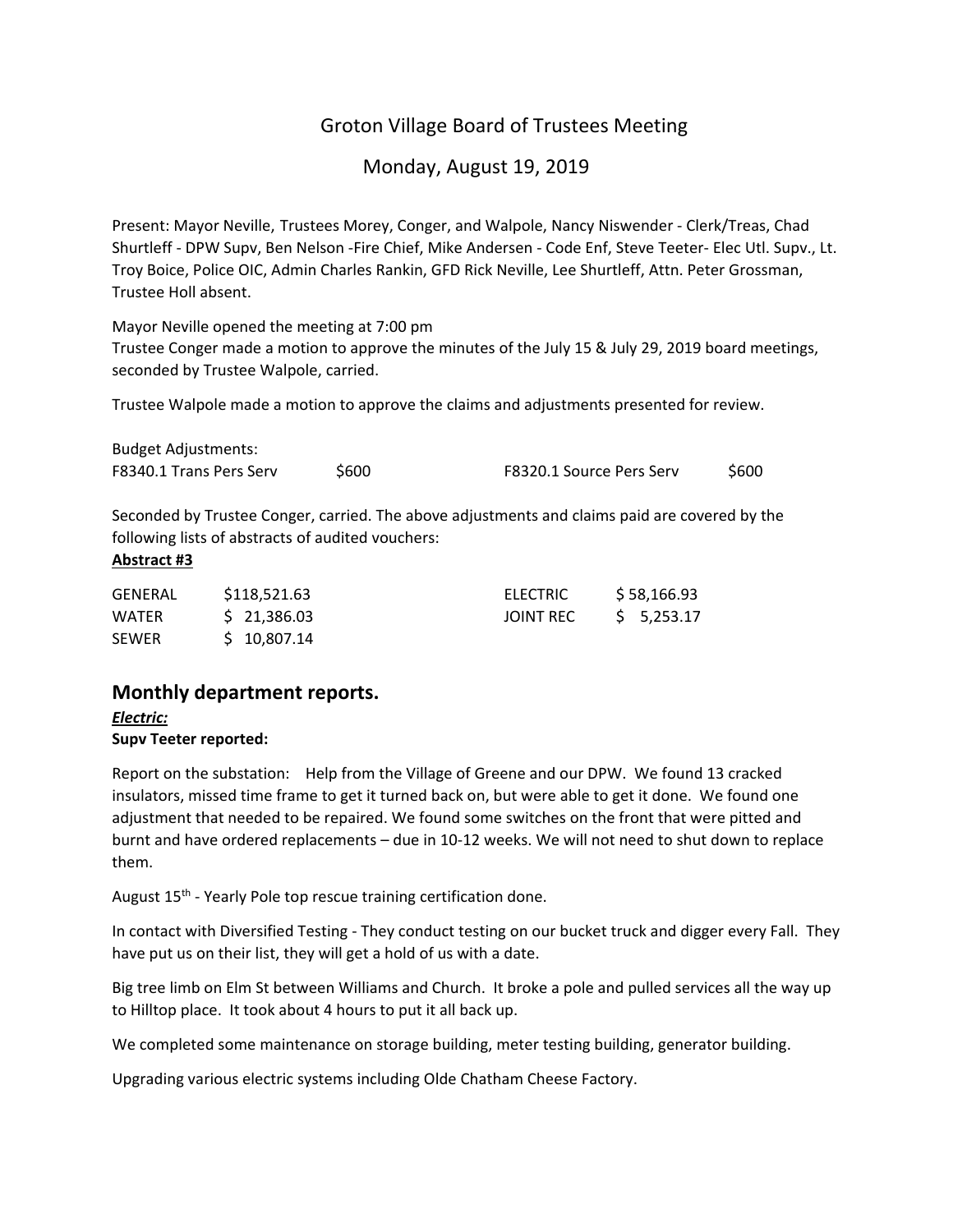Mayor Neville asked how many areas you can shut down separately. Supv. Teeter said there are sections we can shut off and turn areas back on as things are fixed.

# *DPW:*

# **Supv Shurtleff report submitted:**

# **Department of Public Works July 15 – August 19, 2019**

# **Completed Work/Projects:**

- Installed a new water service at the Car Wash This separates it from the laundry mat. They both have their own meters now. It appears the laundry mat is up for sale.
- Conducted a tour of the water plant for Pall Trinity
- Repair curbing at 102 Williams St.
- Repair a broken drive shaft on the lawn mower
- Repair catch basin and piping at the Village office parking lot to redirect water to a better path.
- Replace oil seals & tie rods on Kubota tractor
- Install pipe  $&$  catch basins on Blanchard Hts., also grade the ditch line where needed. The Town of Groton did some ditching and did a nice job.
- Repair a broken sewer main on Roosevelt Ave.
- New water meter at 310 S. Main St.
- Summer crew staining the new trail kiosk; weeding  $&$  trimming at the Satterly bridge
- Mowing and general maintenance in the Morton Works
- Installed 5 trail head kiosks for the new trial

Will be doing paving on Blanchard Heights and hope to roll over funds to next year to do some curbing to help with storm water.

Sewer main on Roosevelt Ave was repaired.

Several sidewalks to replace; South Main St at the Bridge, East Side of Peru Road by the car wash, and some on Sykes St. Al & Joe Hays may be able to help get some done if they have time.

We have been working on the new trail system. Helping with benches and kiosks. The Joint Rec Trail committee has done a nice job creating.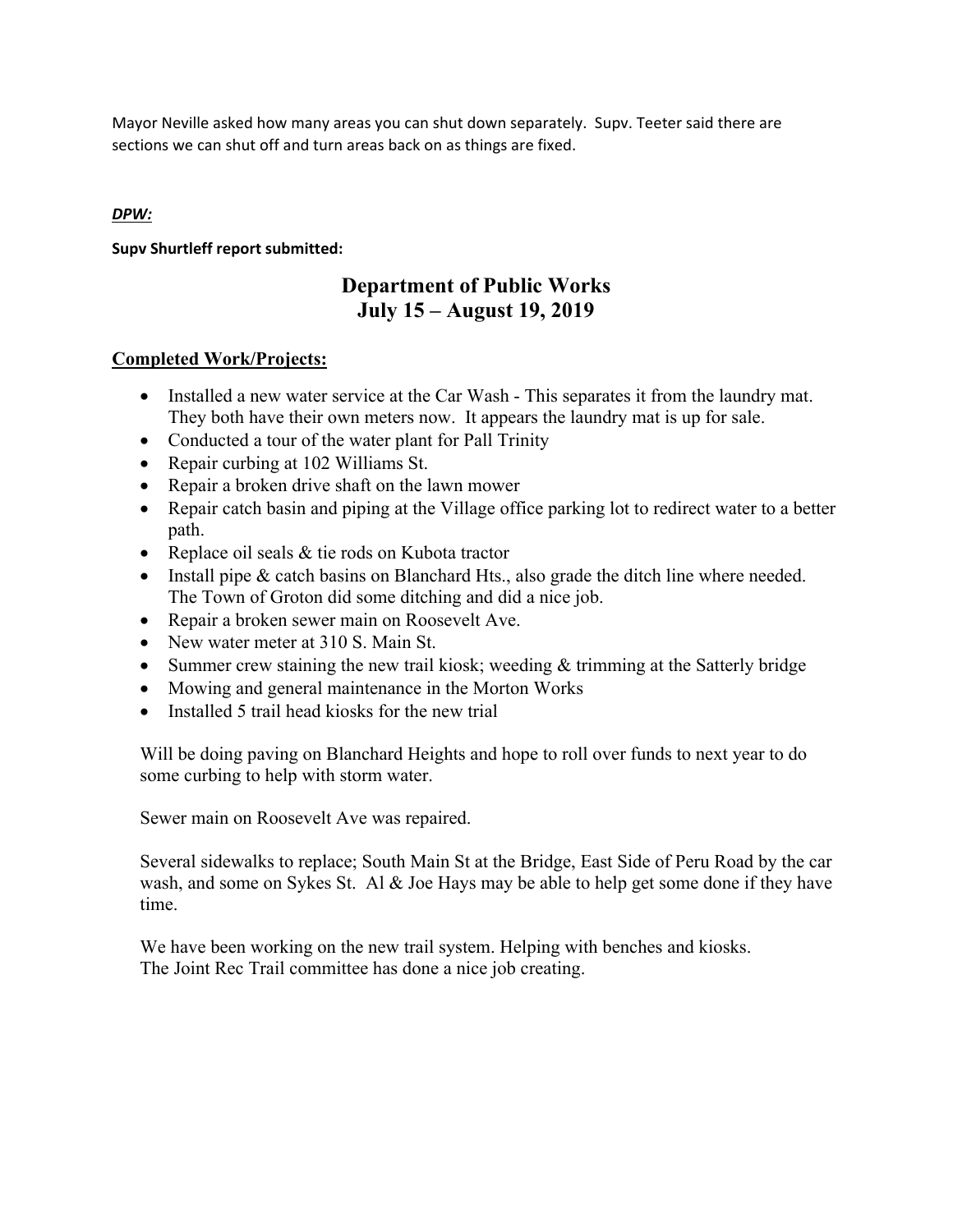# *Groton Fire Department:*

# **Chief Ben Nelson reported:**

Calls YTD: 549 ambulance calls 102 fire calls

- Jr Firefighter Camp, average of 80 kids per night. Looking forward to next year. Possibly make some changes for next year.
- Community Night went well.
- All set for Olde Home Days selling food at Legion Friday and Saturday. Parade at 6pm. Building Raffle winners drawn right after parade.
- We have a vacant Chiefs position Jamie Babcock resigned his position. This position will be vacant until January.

# *Code Enforcement*

## **Code Officer Anderson reported:**

Cheese plant – State Inspectors coming in Friday. Thursday final walk through, also waiting for the final electric inspection. Currently doing test runs.

- Roofing Permits, \$116,000
- 22 Building Permits, \$72,000

Mr. Pirro pressure washing building on Main.

Seven Eleven cleaning up for future showing. There are no interested buyers at this time.

First National Bank of Groton looking to do an expansion. They will submit information.

Received a call from a real estate company concerning the use of space and area of the laundry mat.

Lt. Boice mentioned that on 184 Main – Police Officers have been instructed to have residents move off of the sidewalk if more than 3‐4 people.

Code Officer Anderson has received calls about bed bugs, he can only inspect when the apartment is empty.

# *Police Report*

#### **Lt. Boice reported:**

The fall training is scheduled for the first week of October

Gave away 8 bicycles at Community night out.

Interviewed a new potential Part Time Officer Bryan Morse.

Would like to look at extending the police hours coverage on the next budget especially in the summer.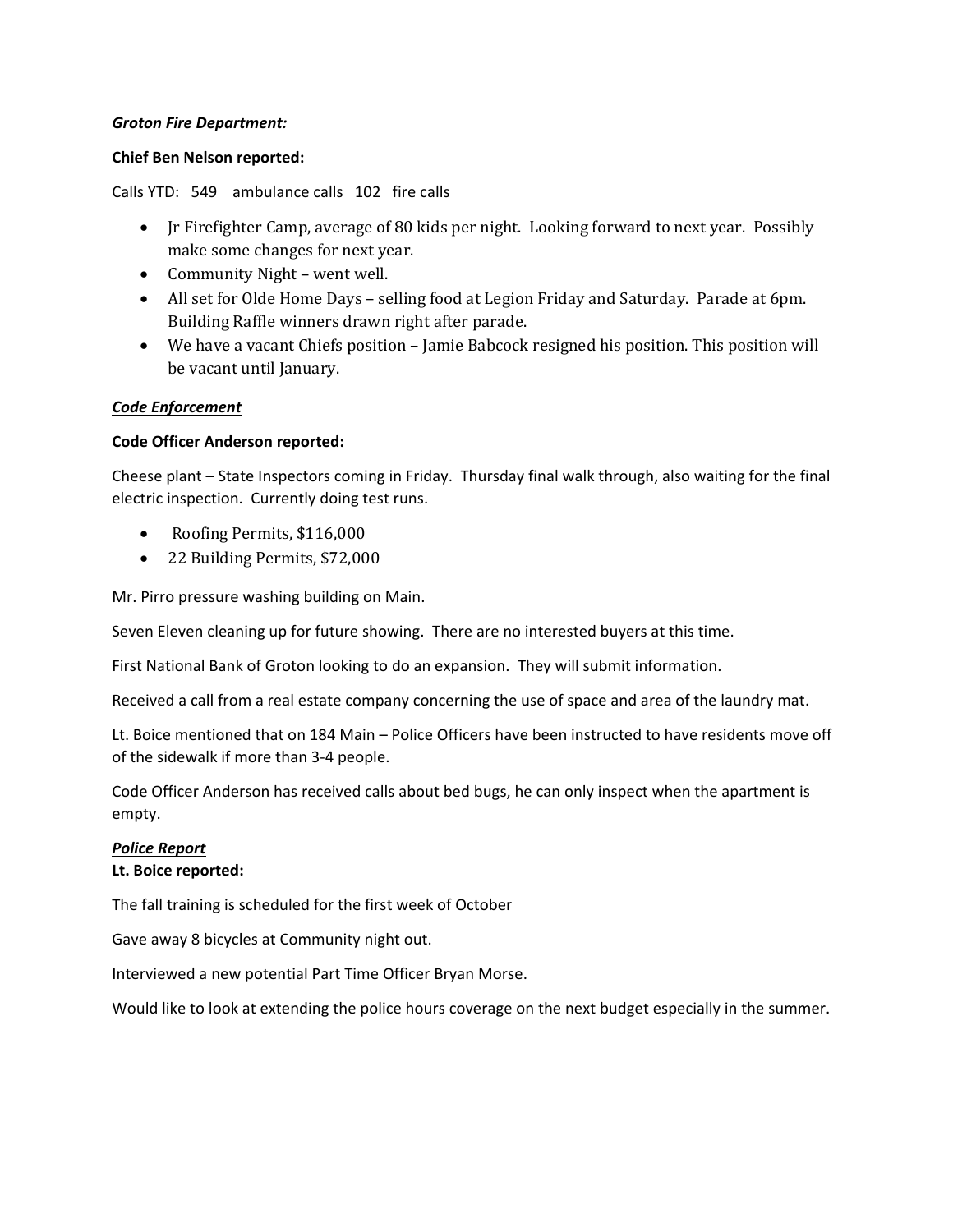# **Trustee Conger reported:**

## *Joint Recreation:*

New Trail opening this weekend.

Guards give back event is tonight. This is a program for the kids.

Labor Day 5k, September 2<sup>nd</sup>.

Youth Cross County this fall

Youth Football new league. Games will be held at central locations with certified referees.

Leon Brockway from the school will be attending Joint Rec Committee Meetings as an alternative for Monica Dykeman.

Chief Nelson asked if the football could contact him for EMT coverage. ‐ He should speak with Jennifer Jones.

## *Youth Commission*

*61 Campers this year with weekly enrollment this year 32‐43 maximum of any week was 50.*

*Youth Employment ‐ Summer camp had 4 youths employed and 6 through the Harvest Grant.*

*Workforce NY – 3 paid assistants at Summer camp and 4 at the free farmers market.*

Groton Harvest continues this week - over 200 kids attending and up to 900 lbs. of food distributed. *Groton Children's Harvest is giving away more than any other site including Elmira and Watkins Glen.*

*My side of the Mountain in October camping trip in the Catskills.*

#### *Memorial Park*

Trustee Walpole reported: ‐ The park looks beautiful and the slide has been repaired.

#### *Wastewater*

He has been painting. White rags coming through the system have decreased and the waste grinder is working well.

Two actuator motors on the tanks. One motor has been replaced – these motors are obsolete and need to look at budgeting for replacements.

We are now taking our sludge to a different place that will completely dry and make it accepted by landfills.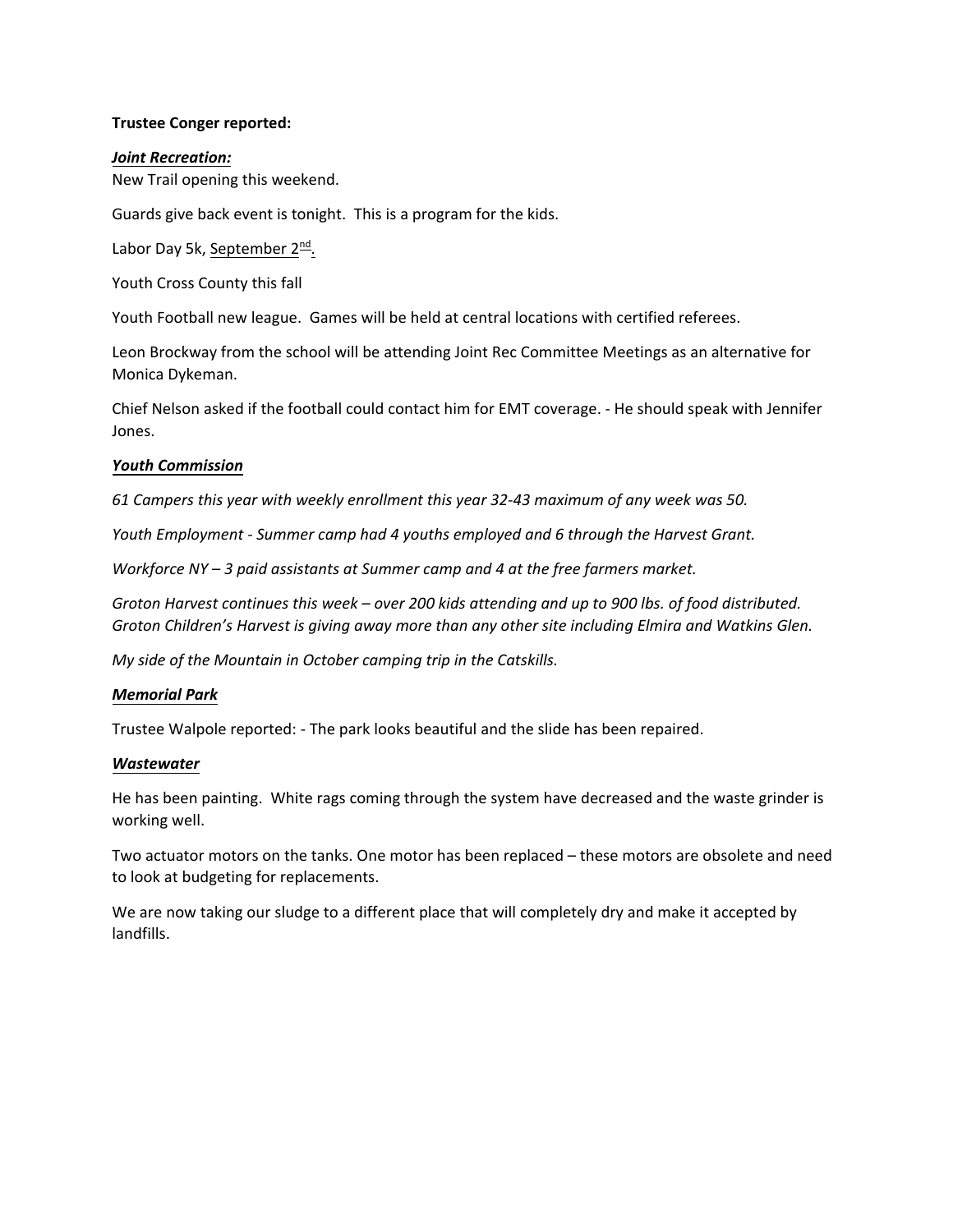# *Action Items*

Trustee Morey made a motion to have the Mayor appoint Part Time Police Officer – Bryan Morse – at a rate of \$20.40 per hour, seconded by Trustee Conger.

Mayor Neville appointed Bryan Morse as PT Police Officer at \$20.40 per hour.

Trustee Walpole made a motion to approve the open container exception for Anna Parks picnic on August 31, 2019 seconded by Trustee Conger, carried.

Trustee Conger made a motion to approve the 22<sup>nd</sup> Annual Groton Labor Day 5K on September 2, 2019, seconded by Trustee Morey, carried.

#### *Old Business*

**Discussion on the Blanchard Heights project** and easement on Spring Street.

Attorney Grossman: We did get a copy of the easement, but they removed part of the easement area and he explained that we need that area as it is not accessible.

The agreement with Carmen Munson, has been finalized. The Mayor will sign the agreement and Carmen will be in tomorrow to sign it.

## **Discussion on the Franziska Racker's Center Project** – Gary Wood approached Supv Shurtleff

Clerk Niswender commented she spoke with Ron Jones from Racker's. They are all set to go to bid once the finalize the details on the water flow for the sprinkler system. They hope to begin the construction as soon as they can and hope to be well under way before snow flies.

They are willing to present a commitment letter and did ask what we would like to see in it and how formal it needed to be. Peter Grossman will talk with their attorney Pagano tomorrow to discuss commitment and possible letter of credit.

We should have Brian Klumpp schedule in a survey. Suprv. Shurtleff will get water flow tomorrow.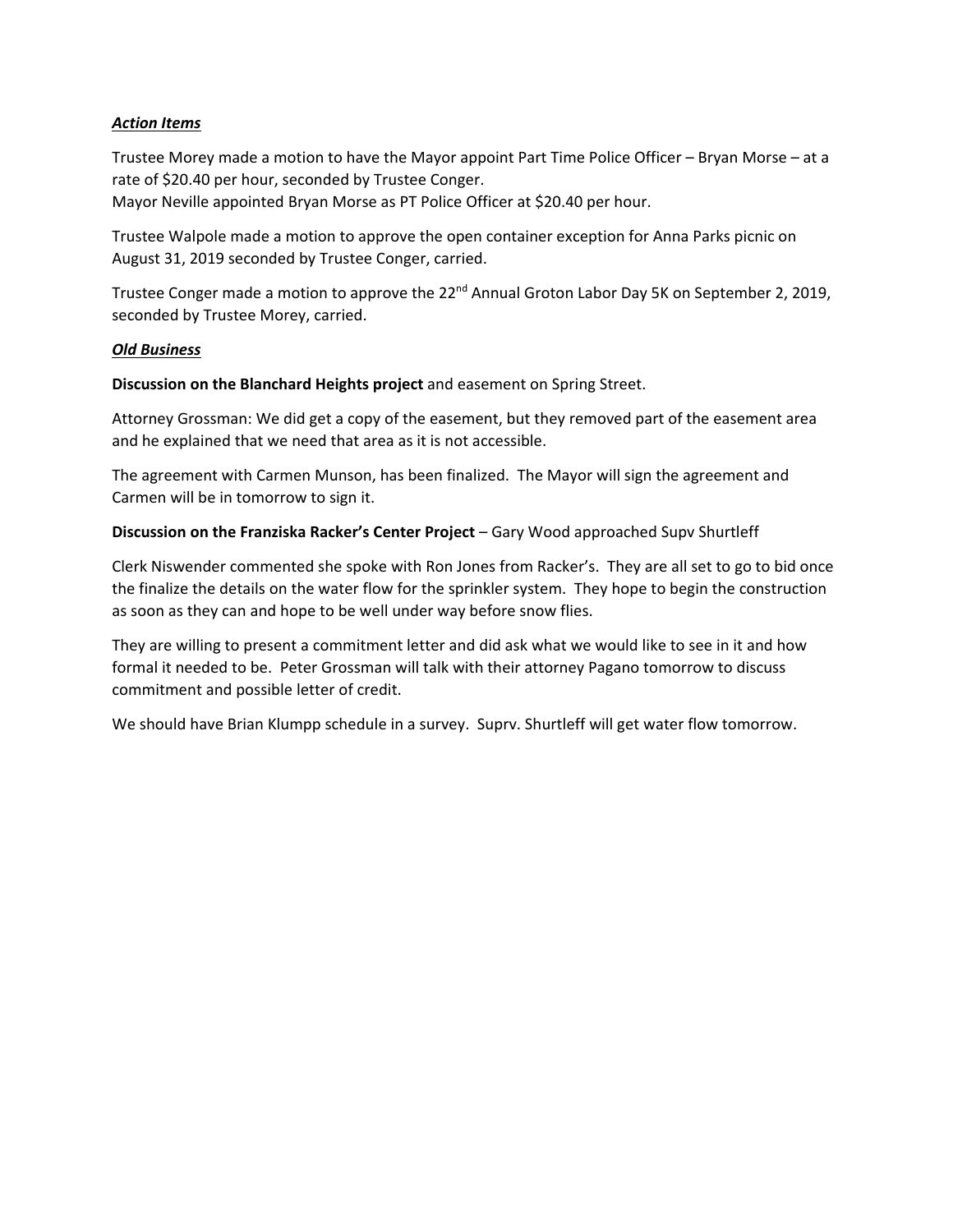**Administrator Rankin** discussed the two local laws he has been updating:

A LOCAL LAW REPEALING CHAPTER 112 OF THE CODE OF THE VILLAGE OF GROTON, "FREESTYLE SPORTS FACILITY".

Be it enacted by the Board of Trustees as follows:

Section 1. Chapter 112 of the Code of the Village of Groton, "Freestyle Sports Facility", is hereby repealed in its entirety.

Section 2. This local law shall take effect immediately.

‐‐‐‐‐‐‐‐‐‐‐‐‐‐‐‐‐‐‐‐‐‐‐‐‐‐‐‐‐‐‐‐‐‐‐‐‐‐‐‐‐‐‐‐‐‐‐‐‐‐‐‐‐‐‐‐‐‐‐‐‐‐‐‐‐‐‐‐‐‐

A LOCAL LAW AMENDING CHAPTER 173 OF THE CODE OF THE VILLAGE OF GROTON, "STREETS AND SIDEWALKS", TO AMEND SECTION 173‐4 (A), (B) AND 173‐4 (C), AND ADDING A NEW SECTION 173‐4 (D).

Be it enacted by the Board of Trustees of the Village of Groton as follows:

Section 1. Chapter 173 of the Code of the Village of Groton is hereby amended to amend Section 173‐4 as follows:

# **§ 173‐4 Prohibited activities.**

- a. No persons shall ride a bicycle, in‐line skates, roller blades, or skateboards upon any of the sidewalks in the Village of Groton.
- b. It shall be unlawful for any person to ride any in‐line skates, roller blades or other similar contrivances on any street in the Village of Groton.
- c. It shall be unlawful for any person to coast sleighs, sleds, toboggans, snow boards, or other similar contrivances on any street in the Village of Groton.
- d. No person shall engage in ballplaying on any of the streets in the Village of Groton.

Section 2. This local law shall be effective upon filing with the Secretary of State of the State of New York.

Clerk Niswender will post in the local paper and set up for approval next month meeting.

Admin Rankin working on the park code, he would like to attend Joint Rec, meeting

IDA issue – We did get a letter back and need to catch up annual reports, 2017 done, will work on 2018 and need to wait until our certified audit is done for the 2019. Need to dedicate south end of street.

Peter Grossman, as long as you have assets and file the reports you can continue with the IDA.

Admin Rankin: Two ‐ ten years periods that were approved. Ended in 2003.

Peter Grossman mentioned that it would be good to have the IDA do a resolution to have the Village take the title and have a dedication of the street.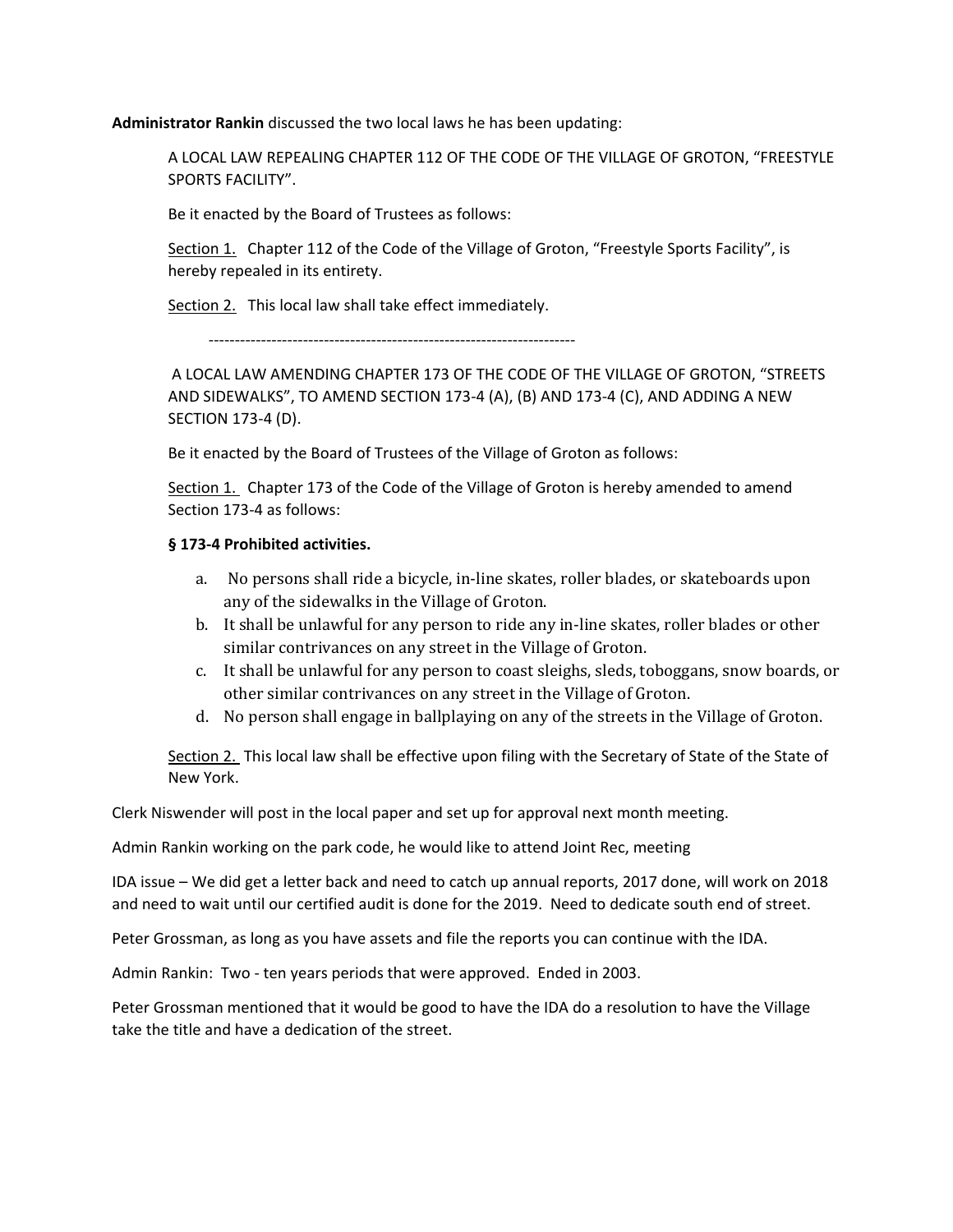#### *New Business*

## **Update on 2020 Census** ‐ Trustee Conger

Went to a meeting at the Tompkins County Public Library – Census in April next year – all short form. There will be 9 questions. The census should include all residence on April 1<sup>st</sup> including college students. Library's will be used – all online. They will also use mobile units that will help with the School House Gardens, the senior center and anyone else that may need help. Jobs available \$17 ‐ \$20 hr.

**Update on United Way Summers of Service** and Community Care Fund & Campaign ‐ Clerk Niswender

Julian Sammons ‐ 10th grader from Ithaca High School was selected to be an intern for us for the United Way Summers of Service program.

He has learned the Laserfiche program and has scanned several documents that we which to keep as permanent into the Laserfiche program, scanned several other reports that we need to keep for 6 years, but can dispose of and has worked on numerous spreadsheet projects and filing projects. We were given a \$1,600 grant from the United Way Summers of Service Program. This program is funded throughout the Cornell Student United Way fund raising efforts to provide High School Students with actual work time experience and to help the organizations the United Way funds. We also receive United Way Community Care funds through the Groton Community Council to help support our Joint Rec Summer program.

The United Way has requested that organizations that are funded through the Community Care fund to consider running a workplace campaign to support their efforts. This would allow employees to give donations to the United Way or to the non‐profit of their choice through the United Way through payroll deduction.

Clerk Niswender would like to set this up. Are there any questions or concerns? None mentioned – VBT agreed ok to go ahead.

**Verizon Phone update by Clerk Niswender**. The Verizon Phone bill has gone up dramatically in the past few months. About double. After several phone calls, emails I have been unsuccessful in getting any answers or solutions. As we were previously looking into a VOIP system for the majority of the village phones, we moved this process along quicker. We have upgraded the internet, which was needed anyway and are awaiting a report from planned first to five to Verizon Wireless to give us a quote on equipment and service. I will update you as soon as I get the quote.